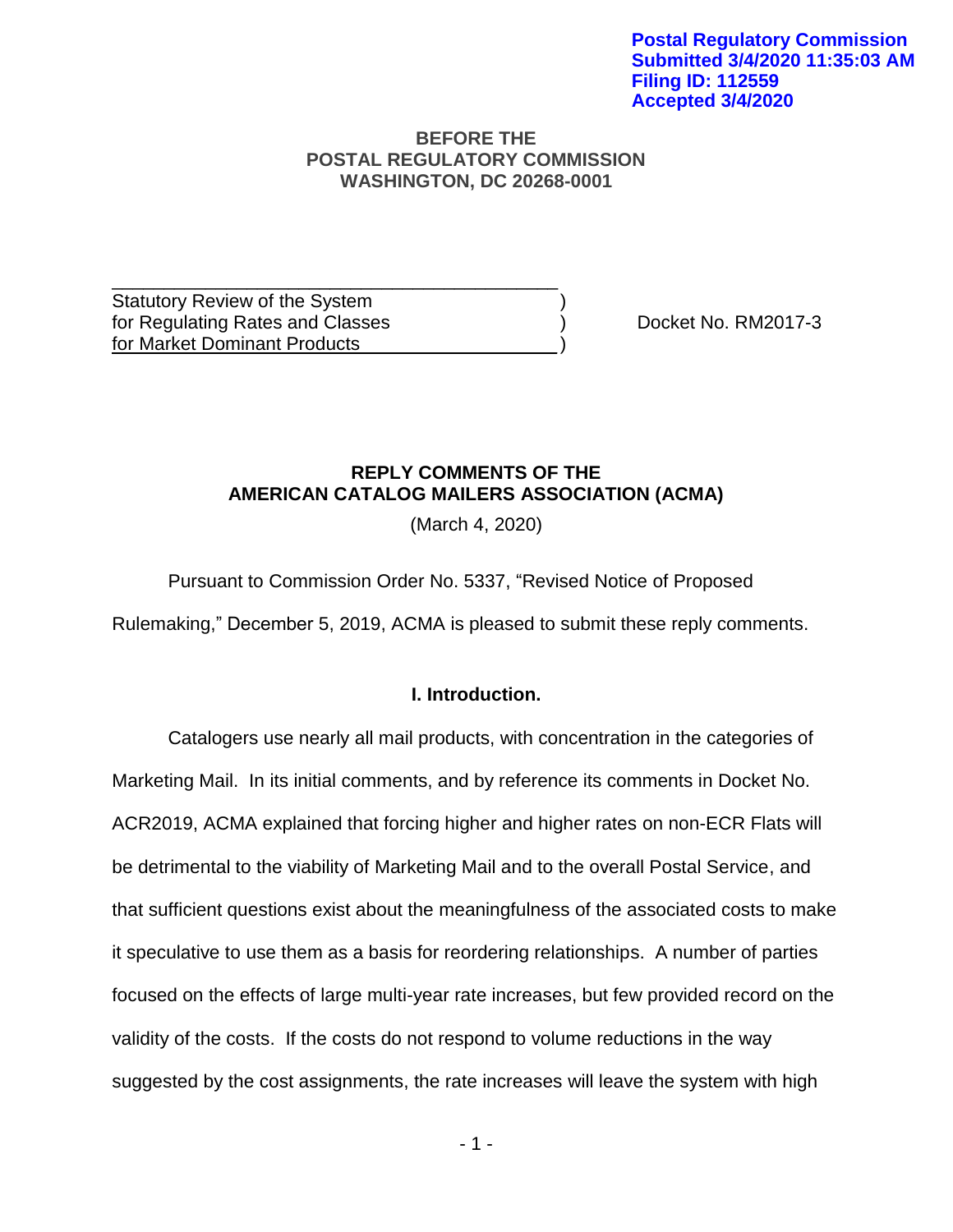costs and little volume.<sup>1</sup> The United States is a large and varied country; a universal mail system for it cannot have low volume, affordable rates, and high service levels.

In these reply comments, we go beyond our initial comments on the same matters and focus on (a) the comments of APWU on the Performance Incentive and (b) the comments of the Public Representative on the Density Incentive.

## **II. APWU's Version of the Performance Incentive Is Ill-advised.**

In its initial comments, APWU refers to the Commission's Financial Health Cycle and to the need for funds to drive it (at 5). It points to the need to get the horse before the cart (at 6). It also recognizes that the "pre-PAEA rate of capital investment … may not be the right rate" (at 9-10). With all this, we agree.

Then, after discussing investments it believes to be worth considering, it reasons that the best way to fund the Cycle is for the Postal Service to present an investment plan and for the Commission to then fund it with an increase in cap authority (at 11). At this point, we disagree.

It is altogether appropriate to borrow funds to fuel a health cycle. If investments have acceptable ROIs and implementations are controlled, it should be easy to repay the debt and have money left over. According to the most recent Form 10-K, the Postal Service has \$4.0 billion of borrowing authority and \$8.8 billion in unrestricted cash. $2$ Along with depreciation allowances, this should be adequate for investment purposes.

 $\overline{a}$ 1 In its initial comments, the Postal Service refers to the possibility that "attributable costs are not as volume-variable as measured" (at 50). At best, the costs are designed to be long-run in nature. Part of the long-run character is the piggyback factors, which link a range of adjustments to direct volume effects. If the volumes continue to change, these piggybacked costs may change, someday, but it could be five to seven years.

<sup>&</sup>lt;sup>2</sup> Form 10-K, filed with the Commission November 14, 2019, at 9, 39, and 41.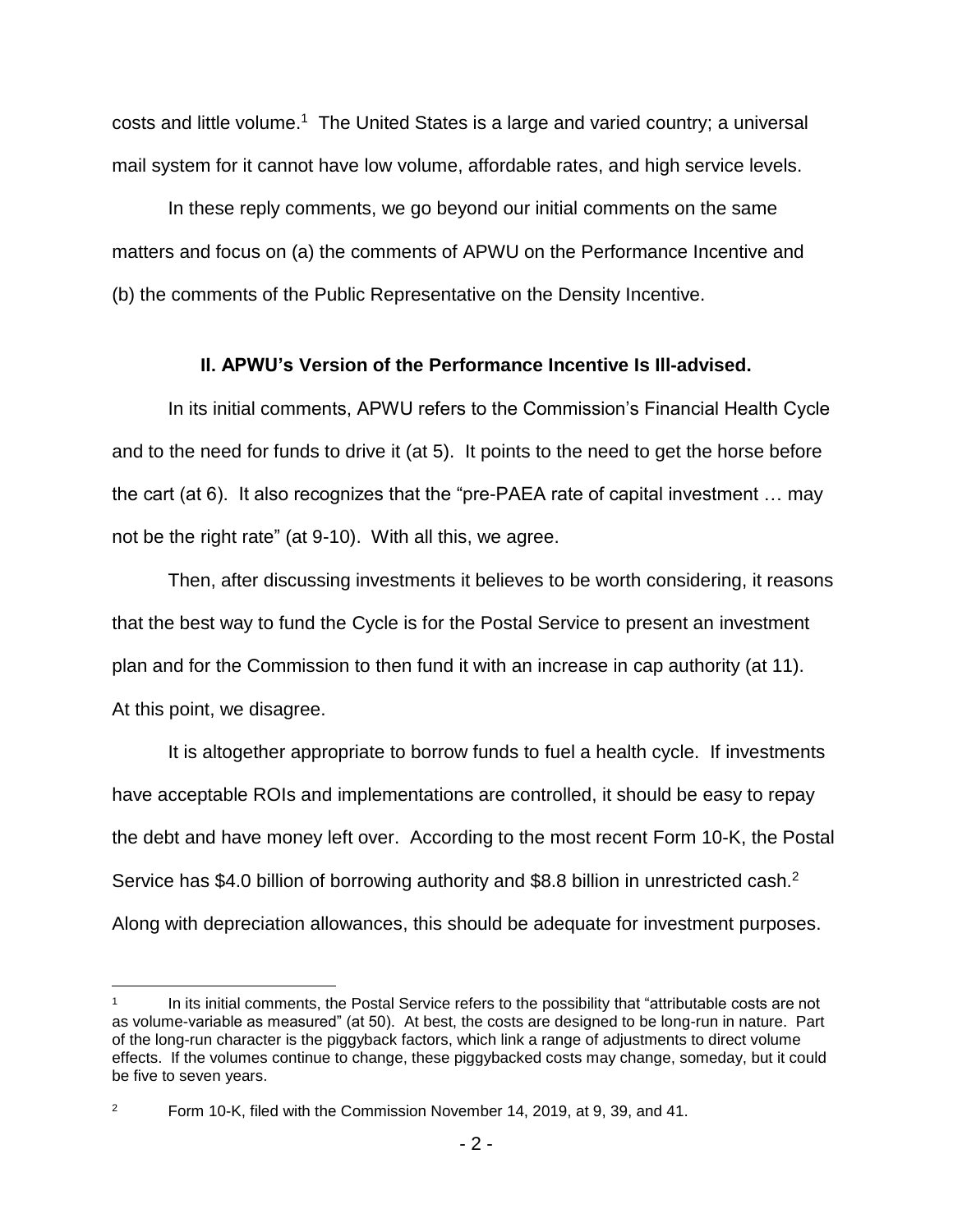It is hard to argue that Congress intended otherwise. Thus, we do *not* agree that special funding for investments, through special cap authority, is needed.

We understand that the Postal Service is under pressure to plan only those investments that are essential and that have a payoff, and we believe this is as it should be. Particularly at a time of declining volume, when the productive system is being downsized accordingly, it should not pursue investments that are nice but not essential. Its competitors in the private sector are no doubt following the same rule. Further, we do not see that the Commission is in a position to evaluate which investments are needed and whether ROIs are likely to be realized. These decisions are best left to Postal management and its Board.

It is a good question whether the expected returns on past investments have been realized. We do not know of focused evidence on this. However, ACMA has found that since FY 1998, the compound average annual growth rate of the unit costs of MM Flats (with mix held constant) was 5.39% while factor prices increased at the rate of only 2.88%. And since FY 2008 (the first year of data for it), the growth rate of the unit costs of MM Carrier Route was 5.67% while factor prices increased at the rate of 2.48%.<sup>3</sup> Given the investment and operational initiatives during this period, one would expect much lower unit cost increases, likely lower than the factor price increases. Yes, volumes have declined, but the Postal Service is far too quick to write off the cost increases as due to scale diseconomies. Further, to the extent that there *are* scale diseconomies, there is a direct implication that the cost variabilities, most set at 100%, are too high and, accordingly, that the associated cost estimates are too high. This

 $\overline{a}$ 

<sup>&</sup>lt;sup>3</sup> Docket No. ACR2019, ACMA spreadsheet "ACMA\_ACR2019\_Workbook.xlsx" January 30, 2020, tabs 1-Factor P, 3-Flt, and 4-CR.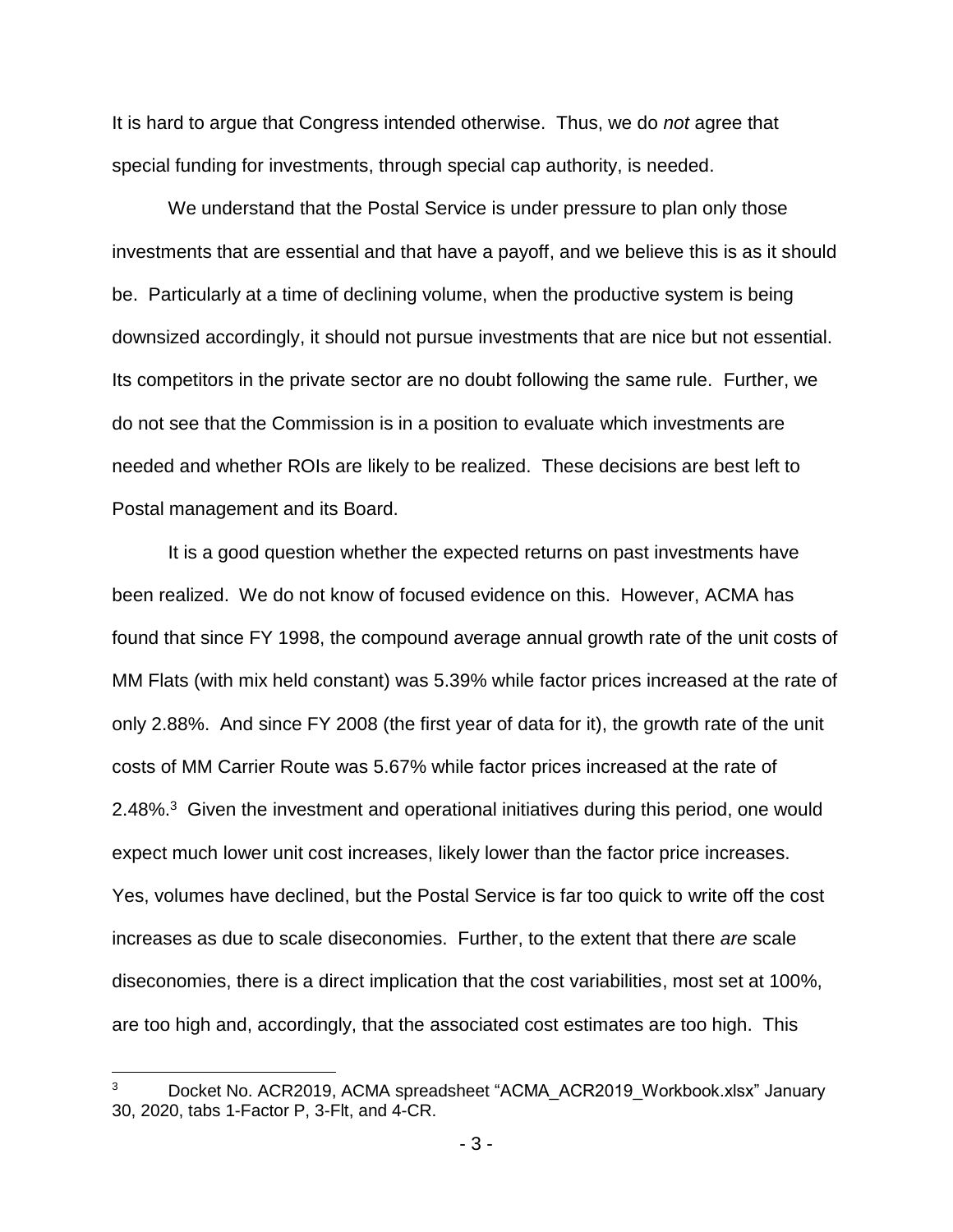"implication" is not a matter of opinion—there is 100% agreement among economists and costing professionals that the implication is solid. More evidence is *not* needed. If the variabilities are right, the unit costs should not change with volume; if the unit costs do change with volume, the variabilities are wrong.

So there *is* some evidence that no return on past investments has been realized. This evidence adds further to our position that APWU's have-plan-give-money scheme is ill-advised.

# **III. The Public Representative Does Not Provide the Record Needed to Proceed with the Density Authority.**

In his initial comments, the Public Representative provides review of the Commission's DRA (Density Rate Adjustment) formula, after noting its similarity to formulas he submitted earlier. He begins with a correct statement that the change in the density component of the "formula … can be rewritten as follows:"

$$
\%AD_{[T-1,T]} = \frac{v_T}{v_{T-1}} * \frac{DP_{T-1}}{DP_T} - 1.
$$

In words, the percent change in density is equal to -1 plus the mathematical product of the volume ratio (period 2 over period 1) and the delivery-point ratio (period 1 over period 2).

After reasoning that each of these ratios would be expected to be between 0 and

1, the

Representative concludes that by including both the change in the number of delivery points and change in volume in the DRA formula, the Commission *accounts* for two factors that generally cause per unit costs to increase. [At 12, italics added]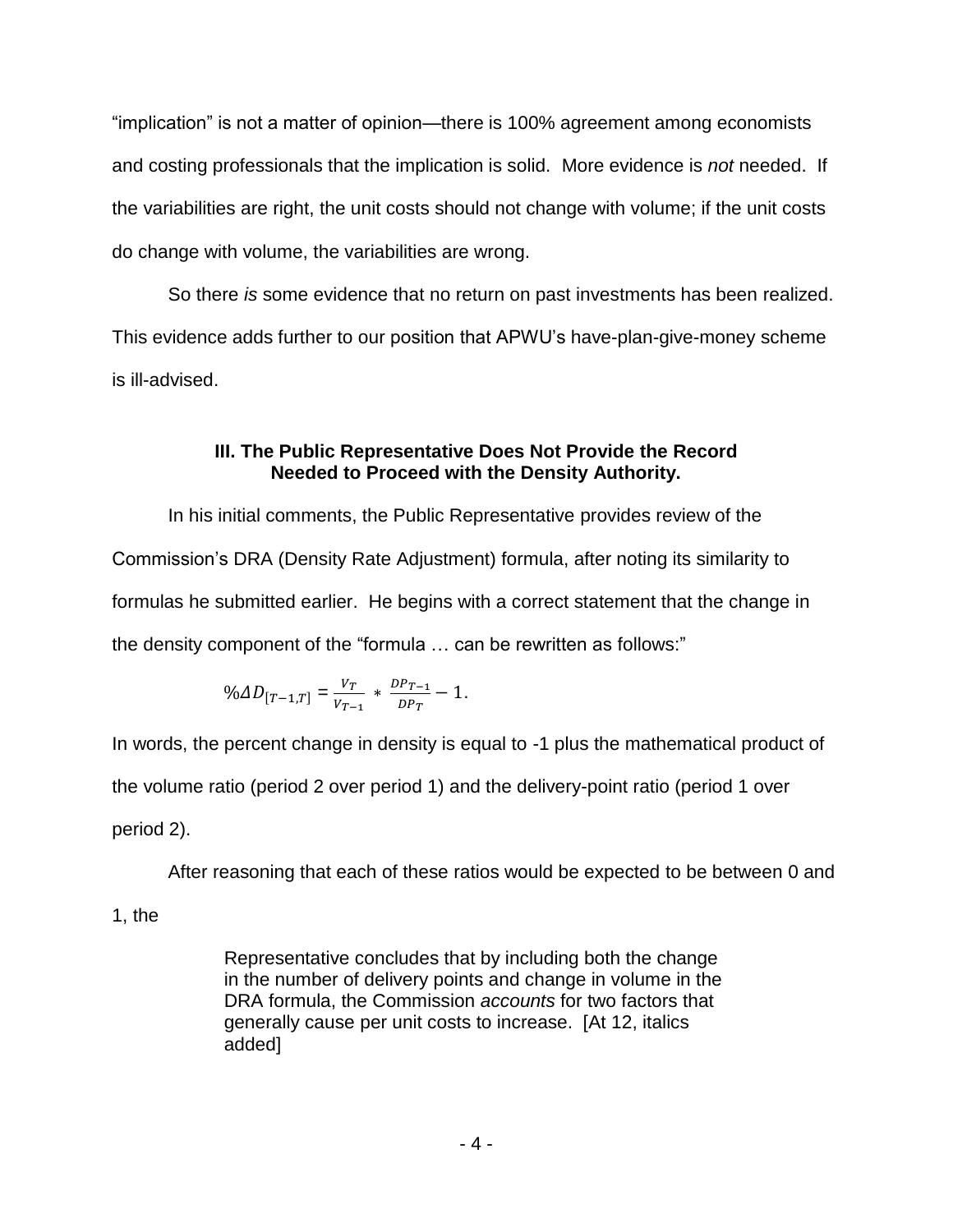The Representative did not discuss whether it represents reality for the two ratios to enter a DRA formula in the same way, one ratio times the other. He did not discuss whether one would expect, say, a 3% change in the volume ratio to have the same effect as a 3% change in the delivery-point ratio. He did not discuss whether a change in the delivery-point ratio has implications for the volume or the volume ratio. New delivery points generate new volume, but he did not discuss the profitability of these new points, city or rural, now did he mention that rural points are growing faster than city points. And he did not discuss whether a change in density would have the same effect on costs whether it is the result of one set of ratios or another. For example, a volume ratio of 0.96 multiplied by a DP ratio of 0.98 would give the same mathematical product as a volume ratio of 0.95 multiplied by a DP ratio of 0.990316, but the cost and contribution effects would be different.

It appears that the Representative may have struggled with some of these questions. He says:

> It appears that volume is just one component of density. It would be correct to identify a decline in density with a decline in volume only if the decline in mail volume pieces followed the same trend as decline in density. [At 8.]

We do not understand what this means. However, what is clear is that a change in volume due to a change in the number of delivery points does not have the same effect as a change in volume for an unchanged set of delivery points (which could be due to a change in rates, a change in exogenous factors, a change in autonomous factors, or a secular trend). Until these questions are dealt with, there is no record support for the Commission's DRA formula. Certainly the Representative has no basis for saying that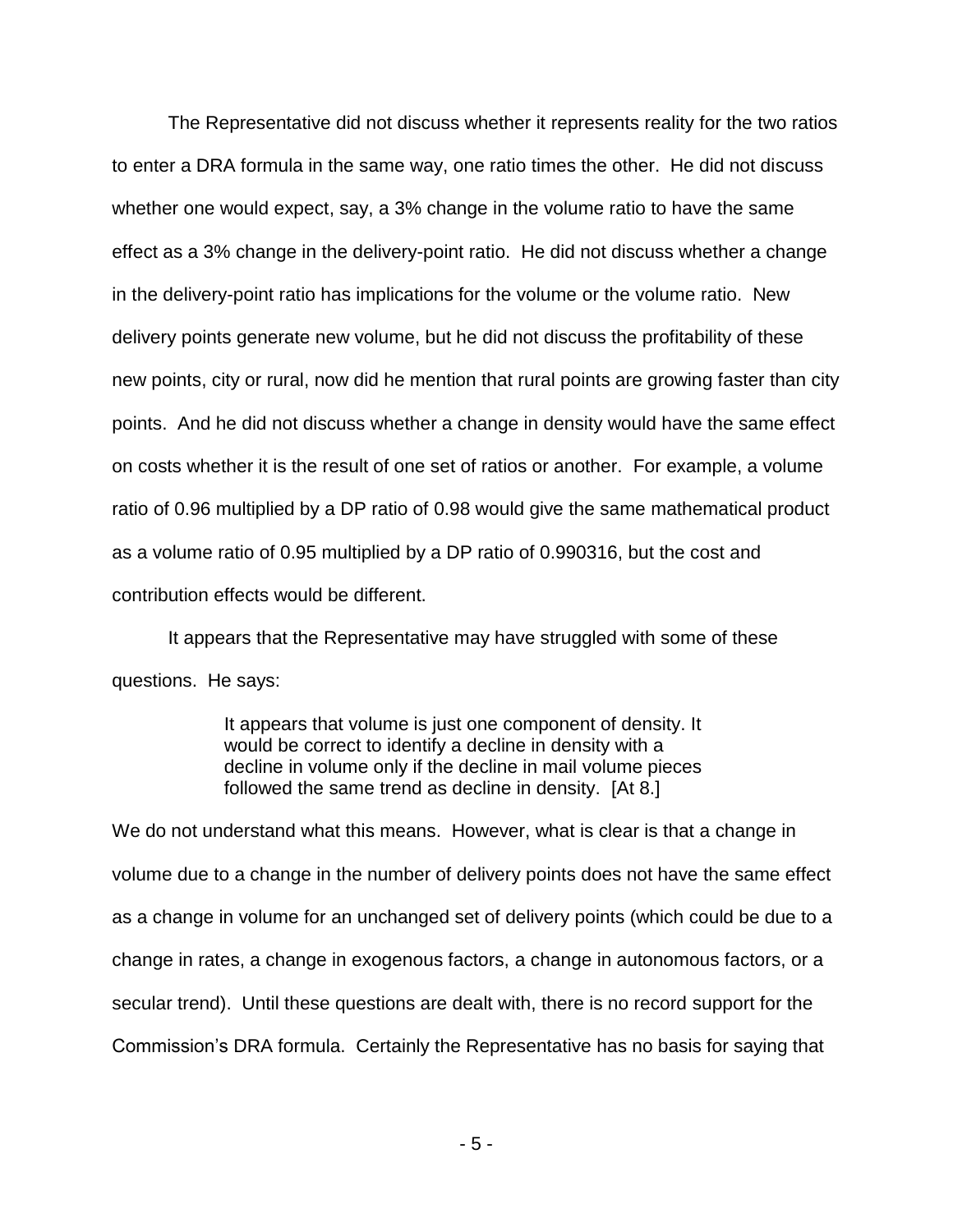the Commission's formula *properly* "accounts" for volume and delivery points.<sup>4</sup>

The difficulties, however, do not end here. If the density adjustment is to preserve contribution when volume is lost, then it is out of line with the direction the Postal Service should go. Consider a low-volume postal service with low fixed costs and a high-volume postal service with high fixed costs. It is perfectly obvious that if the high-volume service loses volume over time, it should move toward being like the lowvolume service. But if the high-volume service attempts to *preserve contribution,* as the density adjustment is ostensibly designed to do, then the high-volume service moves in the direction of being a low-volume service *with high fixed costs*. This cannot be allowed to happen. All of the incentives in regulation should be designed to prevent it.

In a subsequent section on the same subject, the Representative discusses the "mail mix," and laments:

> The DRA formula does not account for mail volume declines either by class (as in the Public Representative's proposal) or by product (as in the Postal Service's proposal), which creates a number of problems. [At 14.]

As an example, the Representative says

 $\overline{a}$ 

the Package Services class of mail has not experience [sic] year-over-year declines in density in recent years, and it appears unclear why it "*deserves*" additional rate authority to compensate for per-unit cost increases due to a decline in density. [At. 15, footnote omitted, italics added.]

In line with the focus of the DRA on lost contribution, we believe the Representative

means "to compensate for lost contribution due to a decline in density." But it is the

word "'deserves'" that raises the question. The Representative appears to favor the

<sup>4</sup> ACMA discussed these matters in its initial comments, introducing the notion of "anyhow volume" (at 8).